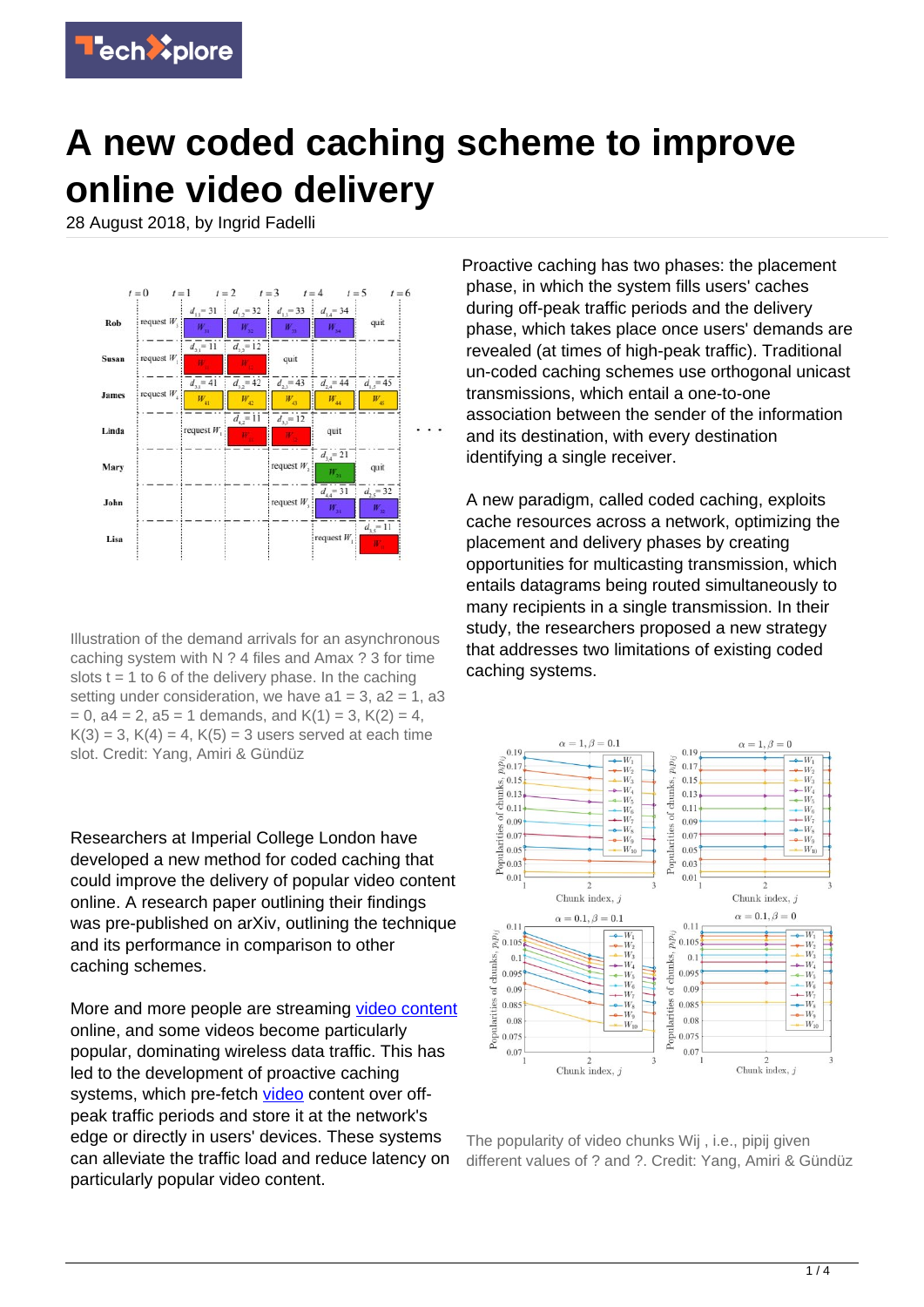

So far, most studies developing methods for coded caching have primarily focused on static scenarios, in which a fixed number of users simultaneously place requests from a content library. The performance of these caching schemes is measured by the latency in satisfying the demands of all users. However, in reality, people in different places actually start watching a video online at different points in time, sometimes interrupting it before its end. This particular user behavior is represented by the audience retention rate, a measurement introduced by mainstream video platforms such as YouTube and Netfix, which defines the portion of a particular video that is watched by users, on average.

Audience retention rates can help streaming services to better understand and model the popularity of different sections of video content among users. In their study, the researchers found that partial caching, in which only most viewed portions of a video are cached, could help to achieve more efficient caching.



Comparison between PCC, MAN, uncoded caching and the lower bound given different values of ? and ?. Credit: Yang, Amiri & Gündüz

"We investigate coded caching of video files taking into account the audience retention rate for each video," the researchers explained in their paper.

"We consider that each video file consists of equallength chunks, and the audience retention rate of each chunk is the fraction of users watching this chunk among total views of the corresponding video."



Comparison between the asynchronous and synchronous demand arrival scenarios,  $? = 1$  and  $? = 0.1$ . Credit: Yang, Amiri & Gündüz

Contrarily to prior literature on coded caching, in which users are assumed to reveal their demands simultaneously, the researchers propose a dynamic demand arrival model, called partial coded caching (PCC). This model is more realistic, in that it considers that users start and stop watching a video at different points in time. In addition, the researchers proposed two different cache allocation schemes, which allocate users' caches to different chunks of the video files in the library; called optimal cache allocation (OCA) and popularity based cache allocation (PCA).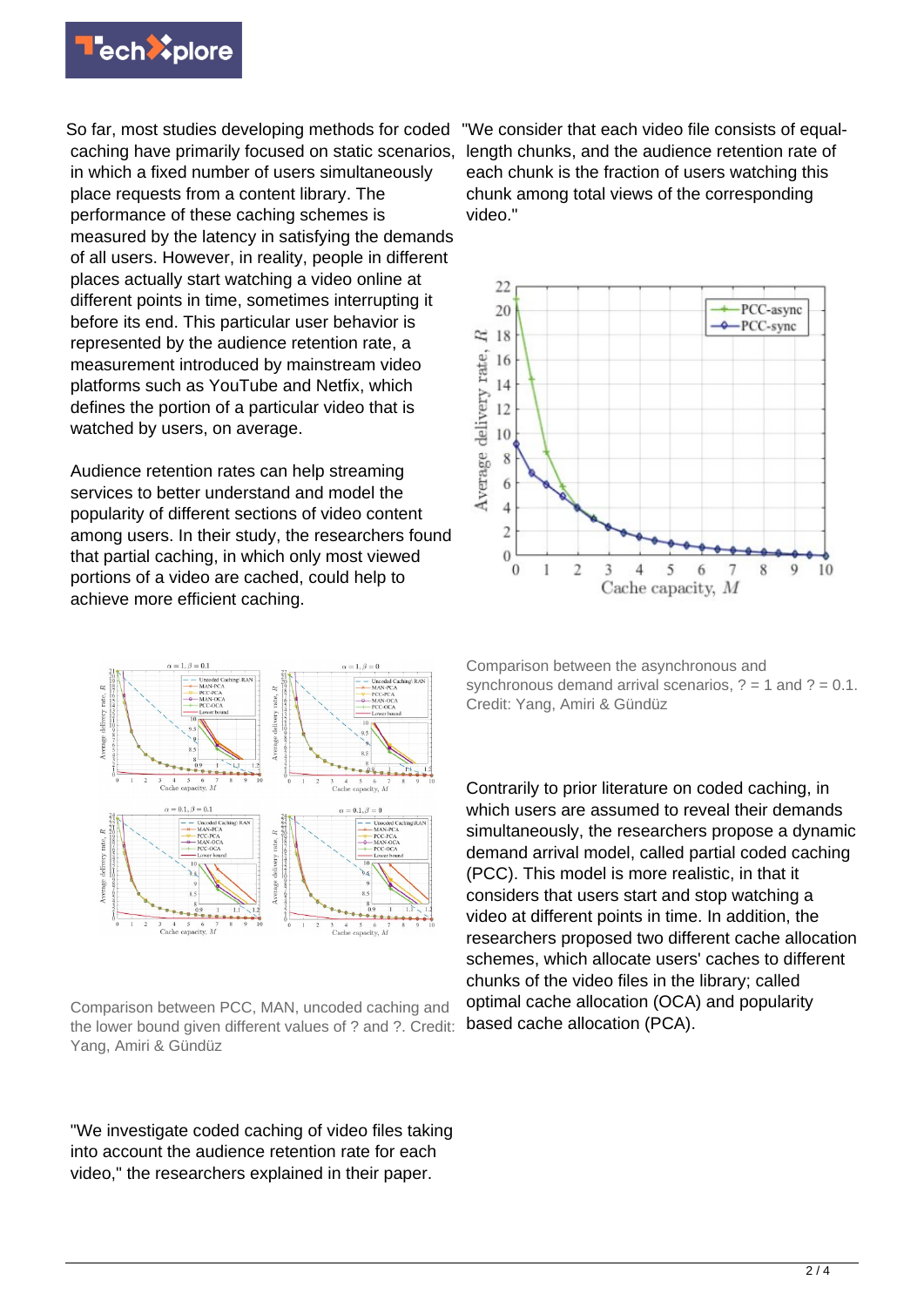



Comparison between PCC with OCA and RAP-GCC with  $? = 0.1$  and  $? = 1$ . Credit: Yang, Amiri & Gündüz

"The results showed a significant improvement with the proposed scheme over uncoded caching in terms of the average delivery rate, or the extension of other known delivery methods to the asynchronous scenario," the researchers wrote in their paper.

In the future, this new partial coded caching scheme could help to tackle issues with low latency **Abstract** and improve video delivery of popular videos online Most results on coded caching focus on a static at times of high data traffic. This could be very useful for popular streaming platforms, such as YouTube, Netflix, and Amazon Prime Video.

Illustration of the demand arrivals for an asynchronous caching system with N ? 4 files and Amax ? 3 for time slots  $t = 1$  to 6 of the delivery phase. In the caching setting under consideration, we have  $a1 = 3$ ,  $a2 = 1$ ,  $a3 =$ 0,  $a4 = 2$ ,  $a5 = 1$  demands, and  $K(1) = 3$ ,  $K(2) = 4$ ,  $K(3) =$ 3,  $K(4) = 4$ ,  $K(5) = 3$  users served at each time slot. Credit: Yang, Amiri & Gündüz

 **More information:** Audience-Retention-Rate-Aware Caching and Coded Video Delivery with Asynchronous Demands arXiv:1808.04835v1 [cs.IT]. [arxiv.org/abs/1808.04835](https://arxiv.org/abs/1808.04835)

scenario, in which a fixed number of users synchronously place their requests from a content library, and the performance is measured in terms of the latency in satisfying all of these demands. In practice, however, users start watching an online video content asynchronously over time, and often abort watching a video before it is completed. The latter behaviour is captured by the notion of audience retention rate, which measures the portion of a video content watched on average. In order to bring coded caching one step closer to practice, asynchronous user demands are considered in this paper, by allowing user demands to arrive randomly over time, and both the popularity of video files, and the audience retention rates are taken into account. A decentralized partial coded caching (PCC) scheme is proposed,